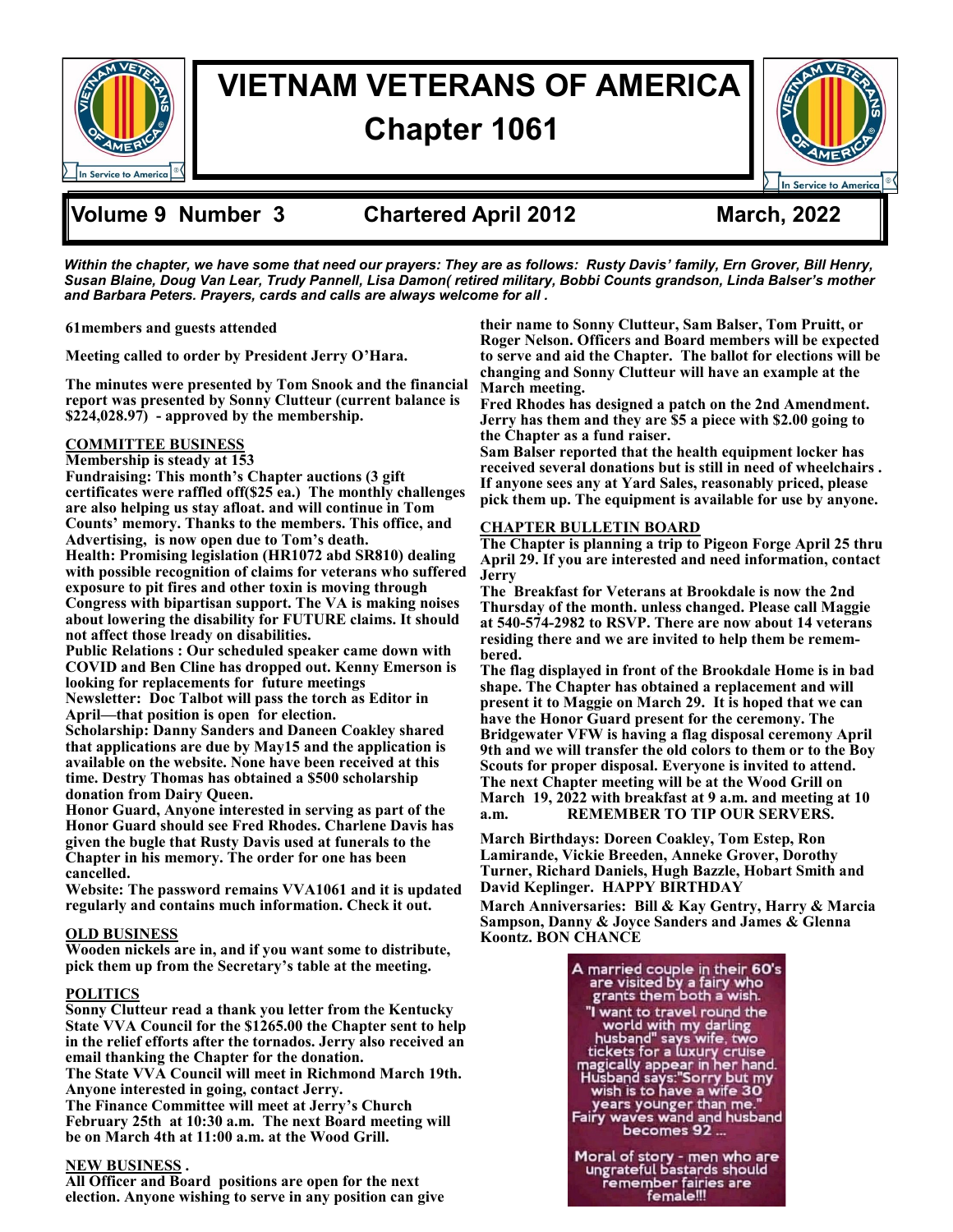#### **BOARD OF DIRECTORS 2021-2023**

#### **PRESIDENT Jerry O'Hara 540 435-3064 jdgolf04@yahoo.com**

**1 st VICE PRESIDENT Danny Sanders 540 833-5378 Hdsanders1947@gmail.com**

**2 nd VICE PRESIDENT Daneen Coakley 540 820-6892 dacoakley@gmail.com**

**SECRETARY Tom Snook 540 246-9628 snook107b@aol.com Alternate = Sonny Clutteur** 

**TREASURER Sonny Clutteur 540 421-5200 sun4Power@aol.com**

 **Alternate = Rusty Davis**

#### **DIRECTOR Kenny Emerson 540 433-1480 samboemerson@gmail.com**

**DIRECTOR Layton Payne 540 896-9329** 

**DIRECTOR Sonny Clutteur 540 421-5200 sun4Power@aol.com**

**DIRECTOR Roger Nelson 540 433-9770 rogerlindaattwinlakes@gmail.com**

**DIRECTOR Don Bailey 540 442-7382 don\_and\_lavonne@verizon.net**

**DIRECTOR Tom Pruitt 540-896-9800 bunkyp3@gmail.com**

**DIRECTOR Norman Fifer 540-289-6265 sgemlover@aol.com** 

**DIRECTOR Sam Balser 540-896-1307 balsersam@yahoo.com**

**DIRECTOR Bruce Orebaugh 540 271-3191 bruce052@hotmail.com.** 

**DIRECTOR Rusty Davis 540 249-5552**

**DIRECTOR Paul Clancey 540-560-9902 paul@kathysscuba.com**

**SGT-AT-ARMS Danny Judy 540 564-1290 precdanny@comcast.net**

**CHAPLAIN Roger Alger 540-652-8660 ralger1@comcast.net** 

**EDITOR Doc Talbot 540 298-7546 asartalbot@gmail.com Tom Snook 540 246-9628 snook107b@aol.com**

#### **HONORARY DIRECTOR Destry Thomas**

**STATE DELEGATES: Jerry O'Hara, Tom Snook, Bill Ludholtz and Kenny Emerson** 

> DUE TO THE QUARANTINE, I'LL **ONLY BE TELLING INSIDE JOKES.**

## **One percenter. . . .**

The 1% Age Group.

This special group was born between 1930  $&1946 = 16$  years. In 2021, the age range is between 75 & 91. Are you, or do you know, someone "still here?" Interesting Facts For You . . . .

You are the smallest group of children born since the early 1900s. You are the last generation, climbing out of the depression, who can remember the winds of war and the impact of a world at war that rattled the structure of our daily lives for years.

You are the last to remember ration books for everything from gas to sugar to shoes to stoves.

You saved tin foil and poured fried meat fat into tin cans.

You saw cars up on blocks because tires weren't available.

You can remember milk being delivered to your house early in the morning and placed in the "milk box" on the porch.

You are the last to see the gold stars in the front windows of grieving neighbors whose sons died in the War.

You saw the 'boys' home from the war, build their little houses. You are the last generation who spent childhood without television; in-

stead, you "imagined" what you heard on the radio.

With no TV until the 1950s, you spent your childhood "playing outside." There was no Little League.

There was no city playground for kids.

The lack of television in your early years meant that you had little real understanding of what the world was like.

On Saturday mornings and afternoons, the movies gave you newsreels sandwiched in between westerns and cartoons.

Telephones were one to a house, often shared (party lines), and hung on the wall in the kitchen (no cares about privacy).

Computers were called calculators; they were hand-cranked.

Typewriters were driven by pounding fingers, throwing the carriage, and changing the ribbon.

'INTERNET' and 'GOOGLE' were words that did not exist.

Newspapers and magazines were written for adults and the news was broadcast on your radio in the evening.

The Government gave returning Veterans the means to get an education and spurred colleges to grow.

Loans fanned a housing boom

Pent-up demand, coupled with new installment payment plans, opened many factories for work.

New highways would bring jobs and mobility.

The veterans joined civic clubs and became active in politics.

The radio network expanded from 3 stations to thousands.

Your parents were suddenly free from the confines of the depression and the war, and they threw themselves into exploring opportunities they had never imagined.

You weren't neglected, but you weren't today's all-consuming family focus.

They were glad you played by yourselves until the street lights came on. They were busy discovering the postwar world.

You entered a world of overflowing plenty and opportunity; a world where you were welcomed, enjoyed ourselves and felt secure in your future although the depression poverty was deeply remembered.

Polio was still a crippler.

You came of age in the '50s and '60s.

You are the last generation to experience an interlude when there were no threats to our homeland.

The second world war was over and the cold war, terrorism, global warming, and perpetual economic insecurity had yet to haunt life with unease. Only your generation can remember both a time of great war and a time when our world was secure and full of bright promise and plenty.

You grew up at the best possible time, a time when the world was getting better...

You are "The Last Ones."

More than 99 % of you are either retired or deceased, and you feel privileged to have "lived in the best of times!"

Amen! It's great being part of the 1% Special Group!